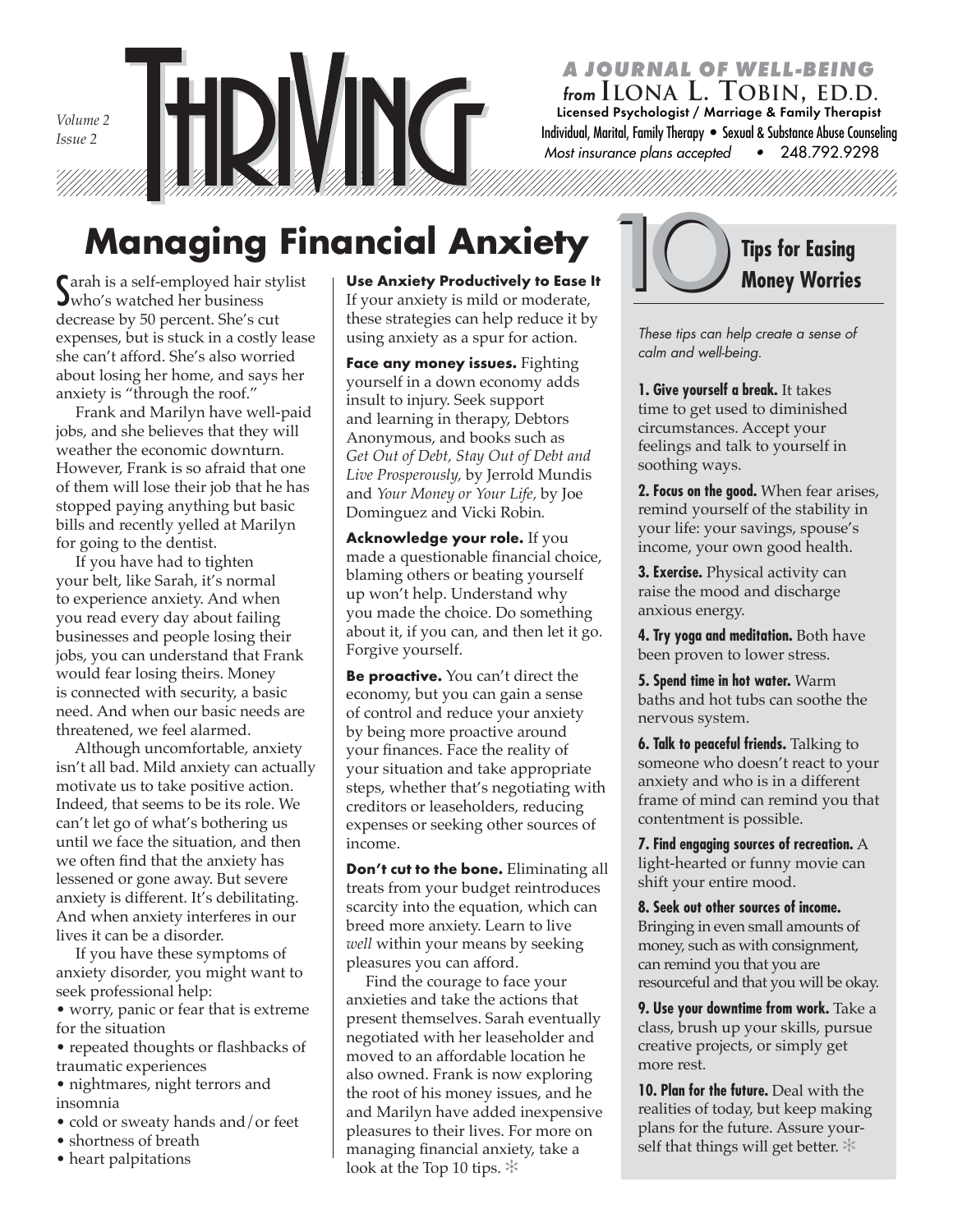### Ilona L. Tobin, Ed.D. **A Letter From**



*Most of us have been affected by the economic downturn. If you haven't lost your job or home, or tightened your belt, you surely know someone who has.*

Even if you're doing well financially, *when you hear about the struggles of others, it's normal to worry or feel anxiety about your own security. The cover article explores this issue of fi nancial anxiety and offers several ways to use mild anxiety as a motivator for positive action. The Top 10 offers additional tips for coping with money worries.*

 *Many people live with a voice in their heads that judges or criticizes their every move. That voice varies in its viciousness. Some people may find it a second-guessing kind of voice, while others may hear it urge suicide. The article on page 3 explores where this voice comes from and then offers several strategies for lessening its harmful impact and finding relief.* 

 *Also in this issue is a quiz that asks how well you are taking care of yourself (an important thing to do if you're under additional fi nancial stress). And the article about what to do if your partner has "checked out" of your relationship underscores the value of reconnecting and mutually supporting one another.*

 *Enjoy this issue of the newsletter. If you have questions about any of the articles or would like more copies, please don't hesitate to call.* 

 *May the coming season bring you peace of mind.*

# **Are You Taking Good Care of Yourself?**

*With our busy lives, taking care of ourselves is more important than ever—yet it's often the last thing on our minds. We have to meet that deadline, use break time to run errands, accomplish all the items on our list. We all know the negative impact on our health that stress can have—so, let's fi nd some balance. Take this self-quiz to see how well you are taking care of yourself.* 



#### **True False**

- $\overline{O}$   $\overline{O}$ 1. When I'm upset and/or feeling hopeless, I talk about the situation with a friend, family member or therapist. And if I need help, I ask for it.
- $\overline{O}$ 2. I let go of the way things used to be. I accept the way things are.
- $\Omega$ 3. Every day I do something physical even if it's just a walk around the block or a 15-minute workout.
- $\overline{O}$ 4. I eat healthfully and take the time to enjoy my meals. I set aside work, driving and other activities while I eat.
- $\Omega$ 5. I think positively. I view problems as opportunities and obstacles as challenges.
- $\Omega$ 6. I can say no when I need or want to.
- $\Omega$ 7. I remember to breathe.
- $\Omega$ 8. If I'm experiencing physical symptoms, I go to the appropriate health care professional. I don't panic about the symptoms, and I don't deny them either.
- 9. I can settle for "good enough." I don't demand perfection in  $\Omega$ everything that I do.
- $\overline{O}$ 10. I recognize the value of working in different gears. Some tasks require less effort. That saves energy for those times when I need to push myself.
- $\Omega$ 11. I get enough sleep most nights.
- $\Omega$ 12. I value my personal relationships and give them the time and energy they need and deserve.
- $\overline{O}$   $\overline{O}$ 13. I choose healthy ways to relieve stress. I don't rely on crutches such as smoking, drinking and overeating.
- $\Omega$ 14. I recognize the importance of breaks during the day, as well as vacations.
- $\Omega$ 15. I listen to and respect my feelings.

*If you answered false to several of these, you may want to take an honest look at the impact your choices may be having. Please do not hesitate to call if you would like support in taking better care of yourself.* ✻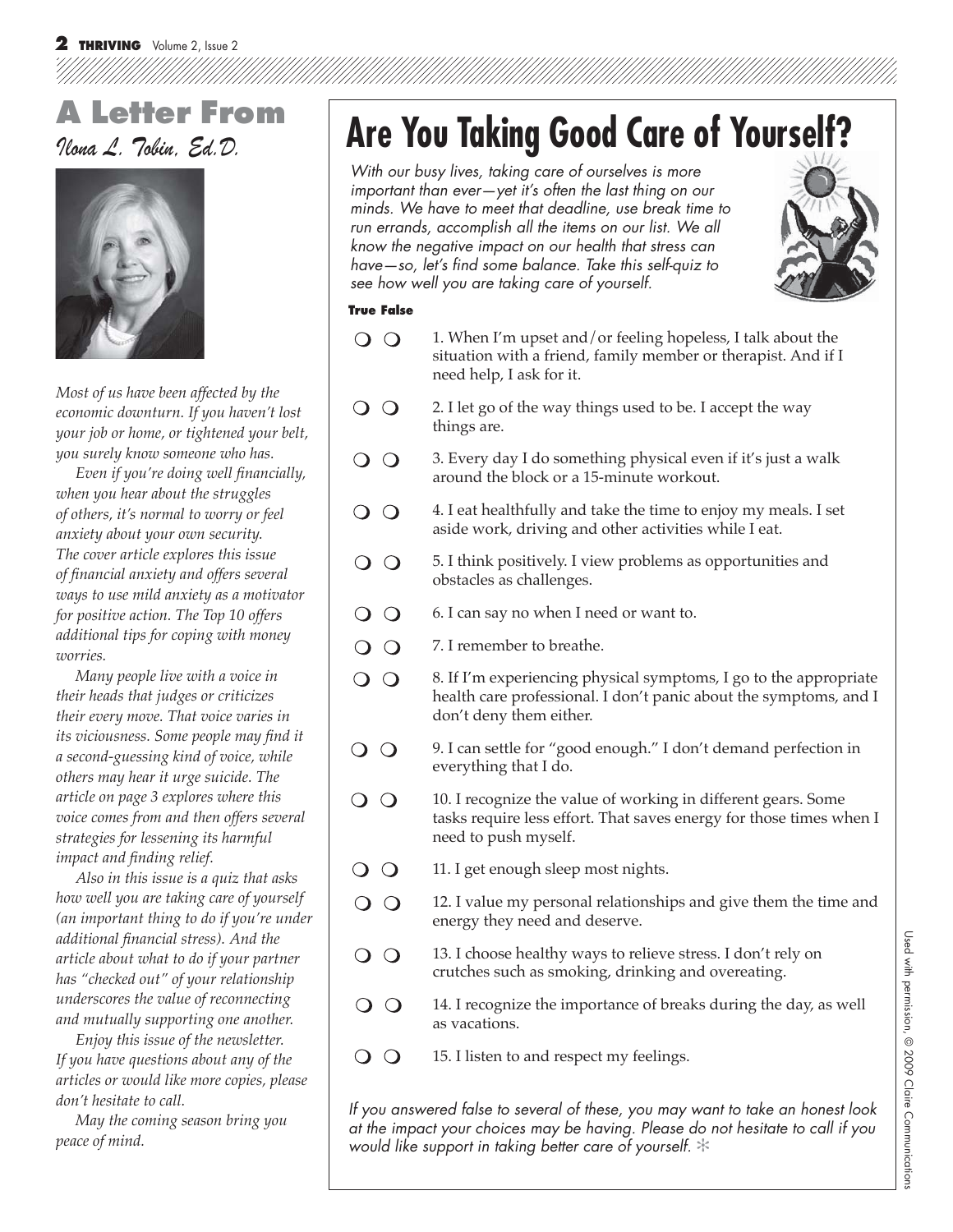### **Healing the Roots of Self-Hatred**

The Critic is a common and unfortunate co<br>in our inner lives. This internalized voice he Critic is a common and unfortunate constant assumes the tone and language of our mother, father, religion and/or society. After every step forward there it is, doubting or damning our choice.

 But for many people, "critic" is much too mild a word. The voice they hear is relentless, a vicious screaming that cripples and controls. They might call their voice the "Self-Hater" or the "Killer Critic."



 Not everyone hears self-hatred as a voice in

their heads. Sometimes, it's a way of being that manifests in myriad forms, including:

- sabotaging healthy relationships or good jobs,
- attempting to prove worthiness by being perfect or through high achievement,
- being drawn again and again into abusive situations.

#### **Where Does the Critic or Self-Hater Come From?**

#### **A Protector**

In *Embracing Your Inner Critic*, Hal and Sidra Stone write that in order to protect us from the pain and shame of always being found "less than," a voice develops within us "that echoes the concerns of our parents, our church or other people who were important to us in our early years." That voice criticizes us before anyone else can.

#### **Punishment**

Cheri Huber, author of *There Is Nothing Wrong with You: Going Beyond Self-Hate*, sees the culprit in childrearing practices based on punishment. These practices, she says, teach us that we need to be punished in order to be good. Because we believe that punishment is the path to goodness, we continue to do it to ourselves as adults.

#### **Internalized Shame**

Internalized shame from having been molested, neglected or abused as a child can create the most vicious forms of self-hatred. David was molested by his mother and lived constantly with a voice in his head that told him he was unworthy of life. He used to silence that voice with alcohol and drugs. "Only when I was high," he says, "did I have any peace."

#### **How Can I Get It to SHUT UP?**

Understanding where the Critic originates is helpful, but then you have to ask, how can I get this voice to leave me alone? Many who have tried to argue or fight with or ignore it would attest to the futility of those tactics. Here, instead, are three strategies that have helped others.

**Meditation.** In *There Is Nothing Wrong with You* and its follow-up *When You're Falling, Dive,* Huber lays out a process in which you learn to listen to and then disbelieve the voice—to unlearn the lie that something is wrong with you. When Crystal started listening with detachment, she was shocked to discover that her crushing voice thought it was helping her become a better person by screaming her "flaws."

**Therapy.** Skilled facilitation can be crucial for healing the childhood traumas that often give rise to the Self-Hater. David went on an antidepressant and started therapy. He found relief and detachment from the voice and realized that his self-hating voice jump-started his depression and addictions. Through therapy, he's gradually coming to accept himself just as he is. He still hears the voice, but it doesn't drive him to despair.

**Understanding the Message Below.** Hal and Sidra Stone recommend dialoguing with your Inner Critic—with a therapist or in your journal—in order to understand what it is trying to communicate. Francis tried this approach in her journal, writing out each of their parts, as though they were having a conversation. She discovered that the voice that always called her stupid was afraid that if she made a mistake she would lose her job. She still hears the voice, but now considers it a call for help to which she responds with compassion and curiosity. When it starts calling her names, she asks what it is afraid of, thus defusing its previous



power over her and sometimes gaining useful information.

 The goal in these strategies is not to silence the Critic or Self-Hater, but to transform it by disbelieving its slander, facing the traumas that

empower it and understanding what it really fears, as well as the needs from which it may spring. You may never silence the voice completely, but it is possible to lessen its impact, and find relief and healing.  $*$